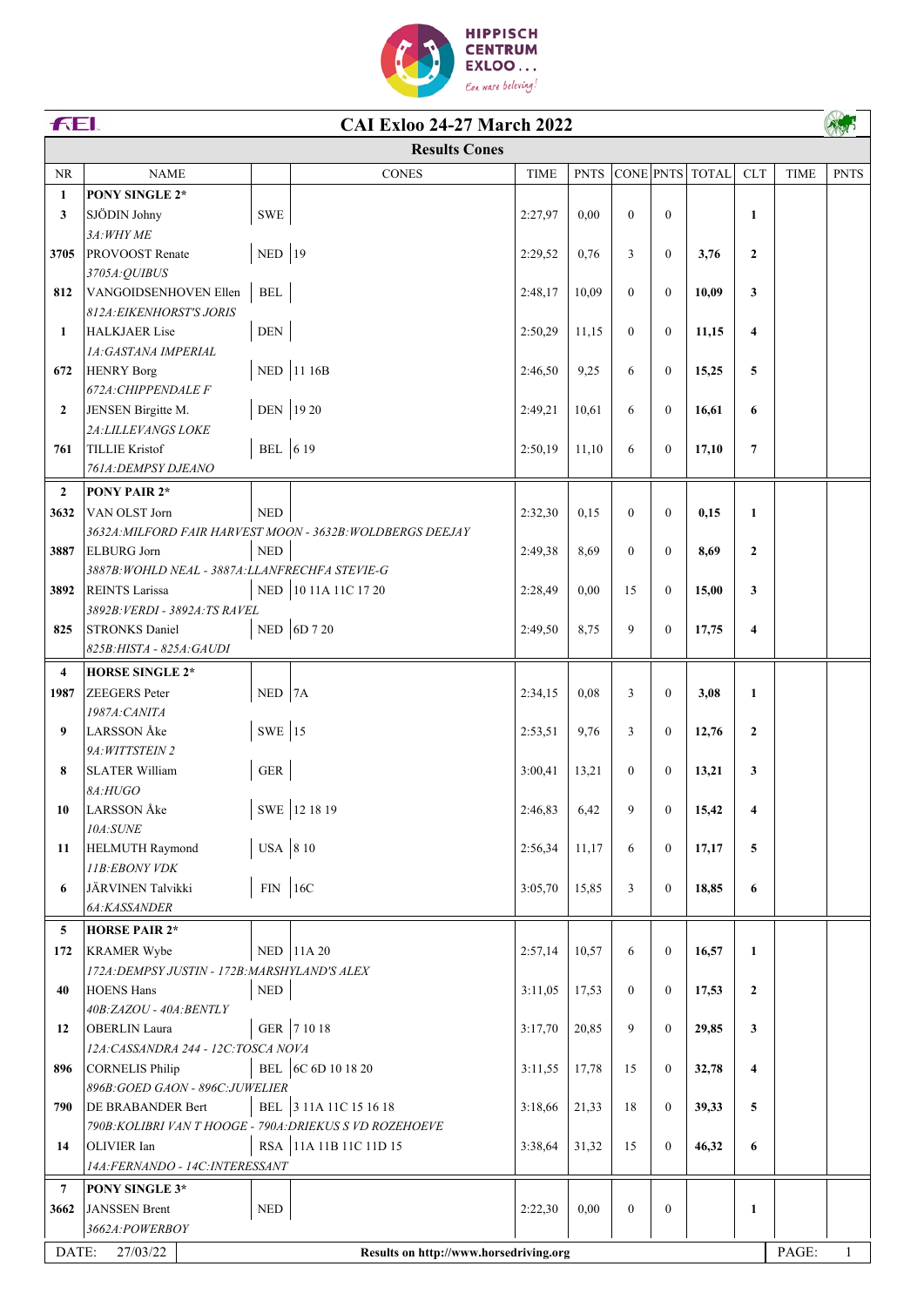

| FEI.      | <b>CAI Exloo 24-27 March 2022</b>                                                                            |                             |                                                                      |             |             |           |                |              |              |             |             |
|-----------|--------------------------------------------------------------------------------------------------------------|-----------------------------|----------------------------------------------------------------------|-------------|-------------|-----------|----------------|--------------|--------------|-------------|-------------|
|           |                                                                                                              |                             | <b>Results Cones</b>                                                 |             |             |           |                |              |              |             |             |
| <b>NR</b> | <b>NAME</b>                                                                                                  |                             | <b>CONES</b>                                                         | <b>TIME</b> | <b>PNTS</b> | CONE PNTS |                | <b>TOTAL</b> | <b>CLT</b>   | <b>TIME</b> | <b>PNTS</b> |
| 18        | <b>GUSTAVSSON Emma</b>                                                                                       | ${\tt SWE}$                 |                                                                      | 2:26,36     | 1,68        | $\Omega$  | $\overline{0}$ | 1,68         | $\mathbf{2}$ |             |             |
|           | 18A: ARTEMIS                                                                                                 |                             |                                                                      |             |             |           |                |              |              |             |             |
| 3964      | <b>VAN 'T VELD Marloes</b>                                                                                   | NED 13 19                   |                                                                      | 2:24,00     | 0,50        | 6         | $\overline{0}$ | 6,50         | 3            |             |             |
|           | 3964A: NEBO DELMIE                                                                                           |                             |                                                                      |             |             |           |                |              |              |             |             |
| 19        | HERNER Johan                                                                                                 | SWE 36                      |                                                                      | 2:24,65     | 0.83        | 6         | $\theta$       | 6,83         | 4            |             |             |
|           | <b>19A: STORTEBEKERS BIG CRACKER</b>                                                                         |                             |                                                                      |             |             |           |                |              |              |             |             |
| 17        | MÜLLER Daniel                                                                                                | ${\tt GER}$                 |                                                                      | 2:36,67     | 6,84        | $\theta$  | $\theta$       | 6,84         | 5            |             |             |
| 3297      | 17A:JOKER<br><b>BOOGAARTS Chantalle</b>                                                                      | $\ensuremath{\mathsf{NED}}$ |                                                                      | 2:43,29     | 10,15       | $\theta$  | $\mathbf{0}$   | 10,15        | 6            |             |             |
|           | 3297A: KONINKSHOEK DION                                                                                      |                             |                                                                      |             |             |           |                |              |              |             |             |
| 3910      | VAN MEERTEN Lisanne                                                                                          | $NED$ 4                     |                                                                      | 2:38,99     | 8,00        | 3         | $\mathbf{0}$   | 11,00        | 7            |             |             |
|           | 3910A:JUSTINE                                                                                                |                             |                                                                      |             |             |           |                |              |              |             |             |
| 202       | <b>RADSTAKE Henk</b>                                                                                         | $NED$ 3                     |                                                                      | 2:44,83     | 10,92       | 3         | $\overline{0}$ | 13,92        | 8            |             |             |
|           | 202A:ROMERO                                                                                                  |                             |                                                                      |             |             |           |                |              |              |             |             |
| 16        | <b>HALKJAER Lise</b>                                                                                         | DEN 15 20                   |                                                                      | 2:42,96     | 9,98        | 6         | $\mathbf{0}$   | 15,98        | 9            |             |             |
|           | 16A: KING'S ANKY                                                                                             |                             |                                                                      |             |             |           |                |              |              |             |             |
| 2016      | MEULENDIJK Wilma                                                                                             | NED 7D                      |                                                                      | 2:52,98     | 14,99       | 3         | $\mathbf{0}$   | 17,99        | 10           |             |             |
|           | 2016A: WICKED BRAVEHEART                                                                                     |                             |                                                                      |             |             |           |                |              |              |             |             |
| 4178      | <b>WILLEMSEN Marije</b>                                                                                      | $NED$ 6                     |                                                                      | 2:58.37     | 17,69       | 3         | $\mathbf{0}$   | 20,69        | 11           |             |             |
|           | 4178A: DE GOEDE REE'S ELEGANT                                                                                |                             |                                                                      |             |             |           |                |              |              |             |             |
| 15        | BLAABJERG Karina                                                                                             |                             | DEN 47D 10                                                           | 2:48,86     | 12,93       | 9         | $\Omega$       | 21,93        | 12           |             |             |
|           | <b>15B: TT CALLE CONSTANTIN</b>                                                                              |                             |                                                                      |             |             |           |                |              |              |             |             |
| 8         | PONY PAIR 3*                                                                                                 |                             |                                                                      |             |             |           |                |              |              |             |             |
| 1892      | <b>RUTJENS Rodinde</b>                                                                                       |                             | NED 11D 20                                                           | 2:39,51     | 3,76        | 6         | $\mathbf{0}$   | 9,76         | $\mathbf{1}$ |             |             |
| 1768      | 1892B: KUIKHORNSTER MILANO - 1892C: MAJAN S SWEN<br>VAN DER ENDE Nathalie                                    | $NED$ 6D                    |                                                                      | 2:47,40     | 7,70        | 3         | $\mathbf{0}$   | 10,70        | $\mathbf{2}$ |             |             |
|           | 1768A: MISCHA - 1768B: MOZART                                                                                |                             |                                                                      |             |             |           |                |              |              |             |             |
| 1900      | LIEBREGTS Kees                                                                                               | $NED$   11A                 |                                                                      | 2:49,82     | 8,91        | 3         | $\Omega$       | 11,91        | 3            |             |             |
|           | 1900B: KOLSTEIN'S JAMES - 1900A: COELENHAGE'S PENTERMAN                                                      |                             |                                                                      |             |             |           |                |              |              |             |             |
| 443       | POTTIER Hughes                                                                                               |                             | <b>BEL</b>   6C 14                                                   | 2:45,30     | 6,65        | 6         | $\Omega$       | 12,65        | 4            |             |             |
|           | 443A: CUNERA ALCATRAZ - 443B: EQUI CENTER'S ISIS                                                             |                             |                                                                      |             |             |           |                |              |              |             |             |
|           | 4169 COUWENBERG Sam                                                                                          |                             | NED 11D 13 18 19                                                     | 2:34,25     | 1,13        | 12        | $\overline{0}$ | 13,13        | 5            |             |             |
|           | 4169A: BEKVELD'S RONALDO - 4169C: NEBUS ROWAN                                                                |                             |                                                                      |             |             |           |                |              |              |             |             |
| 20        | PETERSEN Niels S.                                                                                            |                             | DEN 8 13 15                                                          | 2:40,29     | 4,15        | 9         | $\mathbf{0}$   | 13,15        | 6            |             |             |
|           |                                                                                                              |                             | 20B: MAILUNDS MAGIC JOHNSON - 20C: MAILUNDS PENDRAGON (DNK)          |             |             |           |                |              |              |             |             |
| 389       | <b>FLOBBE</b> Sietske                                                                                        |                             | NED 11A 15 17 18                                                     | 2:49,59     | 8,80        | 12        | $\Omega$       | 20,80        | 7            |             |             |
| 22        | ROHRSSEN Annika                                                                                              | IRL                         | 389A: BROWNSTABLES ULTIMO BOSS - 389B: HIJKER FOREST CHICO<br>11B 20 | 3:01.79     | 14,90       | 6         | $\theta$       | 20,90        | 8            |             |             |
|           | 22B: ROSENS RAMIRO - 22A: ROSENS RABEO                                                                       |                             |                                                                      |             |             |           |                |              |              |             |             |
| 23        | FROST Gunlög                                                                                                 | SWE                         |                                                                      | 3:15,98     | 21,99       | $\theta$  | $\mathbf{0}$   | 21,99        | 9            |             |             |
|           | 23C: KILLEVIPPEN - 23B: HOKUS POKUS II                                                                       |                             |                                                                      |             |             |           |                |              |              |             |             |
| 9         | <b>PONY FOUR-IN-HAND 3*</b>                                                                                  |                             |                                                                      |             |             |           |                |              |              |             |             |
| 1004      | HAMMINK Marijke                                                                                              | $NED$   19                  |                                                                      | 2:47,58     | 4,79        | 3         | $\Omega$       | 7,79         | 1            |             |             |
|           |                                                                                                              |                             | 1004C:ROOSENDAAL'S THUNDER - 1004F:UITERWAARDENS MASTERCLASS         |             |             |           |                |              |              |             |             |
|           |                                                                                                              |                             | - 1004A:BEUKENHOF'S WESLEY - 1004D:PIETJE V.D. KNOLLENTUIN           |             |             |           |                |              |              |             |             |
| 1732      | VAN DER HAM Joey                                                                                             | NED 3 14                    |                                                                      | 2:55,45     | 8,73        | 6         | $\Omega$       | 14,73        | $\mathbf{2}$ |             |             |
|           | SPLASH - 1732A: DUFFELTS ZZ-TOP                                                                              |                             | 1732C: MARCUS - 1732B: GOLDEN BOY - 1732E: TEMPLEDRUIDEUROPE         |             |             |           |                |              |              |             |             |
| 3121      | BEEKHUISZEN Hendrik-Jan                                                                                      | <b>NED</b>                  |                                                                      | 3:11,25     | 16,63       | $\theta$  | $\mathbf{0}$   | 16,63        | 3            |             |             |
|           |                                                                                                              |                             | 3121C: MISTRAL - 3121B: FIRE - 3121F: TORNADO - 3121E: STARLIGHT     |             |             |           |                |              |              |             |             |
| 2025      | <b>BRANS</b> Manou                                                                                           |                             | NED 9 19 20                                                          | 3:17,60     | 19,80       | 9         | $\mathbf{0}$   | 28,80        | 4            |             |             |
|           | 2025B: CORDIAL'S CARLIN - 2025D: SUNWILLOW SIROCCO -<br>2025E: ZOMERDIJK'S CRENDOWE - 2025A: BROEKLANDS GLEN |                             |                                                                      |             |             |           |                |              |              |             |             |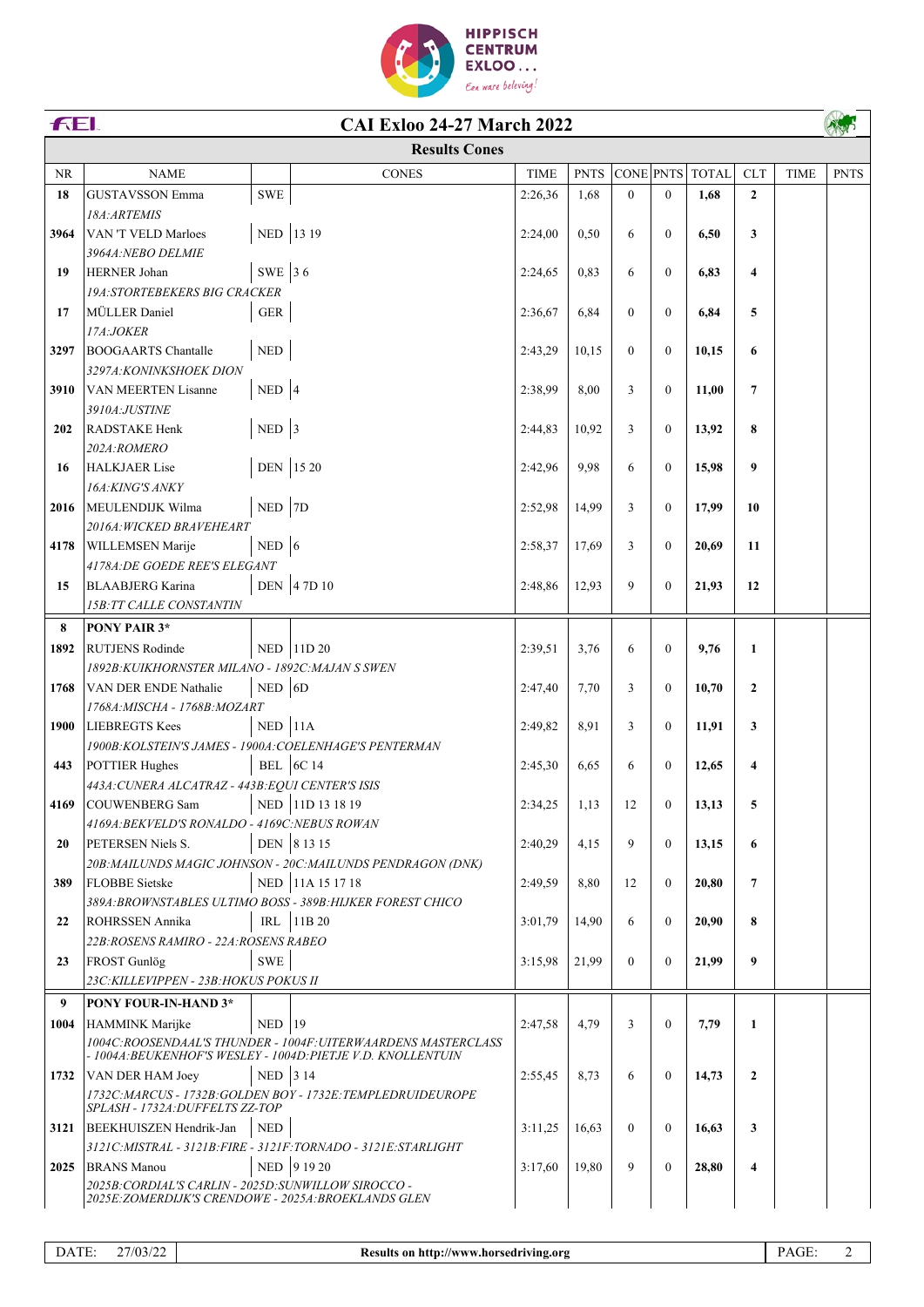

| FEI.         |                                                  |                             | <b>CAI Exloo 24-27 March 2022</b>                                |             |             |                |                  |              |                |             |             |
|--------------|--------------------------------------------------|-----------------------------|------------------------------------------------------------------|-------------|-------------|----------------|------------------|--------------|----------------|-------------|-------------|
|              |                                                  |                             | <b>Results Cones</b>                                             |             |             |                |                  |              |                |             |             |
| <b>NR</b>    | <b>NAME</b>                                      |                             | <b>CONES</b>                                                     | <b>TIME</b> | <b>PNTS</b> | CONE PNTS      |                  | <b>TOTAL</b> | <b>CLT</b>     | <b>TIME</b> | <b>PNTS</b> |
| 1678         | LEGEMAAT - VAN BEMMEL NED 4 11B 15 18            |                             |                                                                  | 3:17,72     | 19,86       | 12             | $\mathbf{0}$     | 31,86        | 5              |             |             |
|              | FLORIS - 1678A: BLACK JACK VON LOGABIRUM         |                             | 1678D: SHOWBOY - 1678B: RONDEELS ROYAL BODHI - 1678E: ZWAANTJES  |             |             |                |                  |              |                |             |             |
| 2133         | <b>LIMPENS</b> Rene                              |                             | NED 4 5 6D 11D 16 18                                             | 3:08,78     | 15,39       | 18             | $\mathbf{0}$     | 33,39        | 6              |             |             |
|              |                                                  |                             | 2133B: CRIMOND ELGAN - 2133C: GOLDSBERG'S CLAY - 2133E: KANJER - |             |             |                |                  |              |                |             |             |
|              | 2133A: BRUINTJE                                  |                             |                                                                  |             |             |                |                  |              |                |             |             |
| $\mathbf{A}$ | <b>HORSE SINGLE 3*</b>                           |                             |                                                                  |             |             |                |                  |              |                |             |             |
| 1125         | PESTMAN Rudolf                                   | $\ensuremath{\mathsf{NED}}$ |                                                                  | 2:25,27     | 0,00        | $\mathbf{0}$   | $\mathbf{0}$     |              | 1              |             |             |
|              | 1125A: DIESEL                                    |                             |                                                                  |             |             |                |                  |              |                |             |             |
| 29           | <b>DESCHAMPS Clement</b>                         | <b>FRA</b>                  |                                                                  | 2:28,03     | 0,00        | $\Omega$       | $\overline{0}$   |              | $\overline{2}$ |             |             |
|              | 29A:CZAKO                                        |                             |                                                                  |             |             |                |                  |              |                |             |             |
| 21           | <b>SIEBERS</b> Saskia                            | $\ensuremath{\mathsf{NED}}$ |                                                                  | 2:31,52     | 1,26        | $\theta$       | $\overline{0}$   | 1,26         | 3              |             |             |
| 27           | 21A:AXEL<br>JÄRVINEN Talvikki                    | $FIN$ 13                    |                                                                  | 2:30,76     | 0,88        | 3              | $\overline{0}$   | 3,88         | 4              |             |             |
|              | 27A:DANSER T                                     |                             |                                                                  |             |             |                |                  |              |                |             |             |
| 1469         | <b>VAN DER HORST Jaap</b>                        | $\ensuremath{\mathsf{NED}}$ |                                                                  | 2:43.00     | 7,00        | $\theta$       | $\overline{0}$   | 7,00         | 5              |             |             |
|              | 1469A:ZORRO                                      |                             |                                                                  |             |             |                |                  |              |                |             |             |
| 34           | <b>KANDEL Nicolas</b>                            | $LUX$ 15                    |                                                                  | 2:38,76     | 4,88        | 3              | $\mathbf{0}$     | 7,88         | 6              |             |             |
|              | 34A:FESTINOV                                     |                             |                                                                  |             |             |                |                  |              |                |             |             |
| 679          | <b>LEJEUNE</b> Etienne                           | BEL $ 6$                    |                                                                  | 2:40,32     | 5,66        | 3              | $\overline{0}$   | 8,66         | 7              |             |             |
|              | 679A: MAY BE SPECIAL V'T WINKELVELD              |                             |                                                                  |             |             |                |                  |              |                |             |             |
| 44           | <b>SCHULTE Patrick</b>                           | ${\tt GER}$                 |                                                                  | 2:46,51     | 8,76        | $\overline{0}$ | $\overline{0}$   | 8,76         | 8              |             |             |
|              | 44A:SCARLET                                      |                             |                                                                  |             |             |                |                  |              |                |             |             |
| 878          | DE RONDE Piet<br>878A: MR. BOJANGLES             | NED $ 19$                   |                                                                  | 2:42,03     | 6,52        | 3              | $\overline{0}$   | 9,52         | 9              |             |             |
| 28           | <b>DESCHAMPS Clement</b>                         | <b>FRA</b>                  |                                                                  | 2:48,51     | 9,76        | $\Omega$       | $\overline{0}$   | 9,76         | 10             |             |             |
|              | 28B:JUPITER                                      |                             |                                                                  |             |             |                |                  |              |                |             |             |
| 1628         | GOMMERS Joop                                     | $NED$ 9                     |                                                                  | 2:43,53     | 7,27        | 3              | $\mathbf{0}$     | 10,27        | 11             |             |             |
|              | 1628A:GARANT                                     |                             |                                                                  |             |             |                |                  |              |                |             |             |
| 1907         | HOUTERMAN Eline                                  | $NED$ 16D                   |                                                                  | 2:44,38     | 7,69        | 3              | $\mathbf{0}$     | 10,69        | 12             |             |             |
|              | 1907A: FINO UNO TOLTIEN                          |                             |                                                                  |             |             |                |                  |              |                |             |             |
| 629          | VAN DEN BOSCH Berry                              | $\rm NED$                   |                                                                  | 2:50,68     | 10,84       | $\theta$       | $\mathbf{0}$     | 10,84        | 13             |             |             |
|              | 629A:FABOLO BH                                   |                             |                                                                  |             |             |                |                  |              |                |             |             |
| 665          | VAN BECKHOVEN Dirk                               | $NED$ 16C                   |                                                                  | 2:45,28     | 8,14        | 3              | $\boldsymbol{0}$ | 11,14        | 14             |             |             |
| 1261         | 665A: HAVILINA<br>VELDBOOM - BULTEN Jeann NED 20 |                             |                                                                  | 2:46,80     | 8,90        | 3              | $\boldsymbol{0}$ | 11,90        | 15             |             |             |
|              | 1261A: GAZEFIRO LOUREIRO                         |                             |                                                                  |             |             |                |                  |              |                |             |             |
| 35           | VELDBOOM - BULTEN Jeann NED                      |                             |                                                                  | 2:55,51     | 13,26       | $\overline{0}$ | $\overline{0}$   | 13,26        | 16             |             |             |
|              | 35A:RISK                                         |                             |                                                                  |             |             |                |                  |              |                |             |             |
| 26           | JENSEN Alis Søgaard                              | DEN 7A                      |                                                                  | 2:50,01     | 10,51       | 3              | $\overline{0}$   | 13,51        | 17             |             |             |
|              | 26A: MAILUNDS DDRAIGH                            |                             |                                                                  |             |             |                |                  |              |                |             |             |
| 30           | <b>BRADFORD Harriet</b>                          |                             | GBR 12 20                                                        | 2:46,11     | 8,56        | 6              | $\mathbf{0}$     | 14,56        | 18             |             |             |
|              | 30A: CHIPPENDALES ROCK                           |                             |                                                                  |             |             |                |                  |              |                |             |             |
| 602          | PROVOOST Christiaan                              |                             | NED 11 14 19                                                     | 2:40,47     | 5,74        | 9              | $\boldsymbol{0}$ | 14,74        | 19             |             |             |
|              | 602A:DURAN-H                                     | <b>SWE</b>                  |                                                                  |             |             | $\mathbf{0}$   | $\mathbf{0}$     |              |                |             |             |
| 36           | <b>OLSSON</b> Emma<br>36A: INPOSANT              |                             |                                                                  | 2:59,38     | 15,19       |                |                  | 15,19        | 20             |             |             |
| 364          | <b>BRYNAERT</b> Pieter-Jan                       |                             | BEL 18 19                                                        | 2:49,45     | 10,23       | 6              | $\boldsymbol{0}$ | 16,23        | 21             |             |             |
|              | 364A: INTAN                                      |                             |                                                                  |             |             |                |                  |              |                |             |             |
| 1461         | <b>KARELSE</b> Pieter                            |                             | NED 12 20                                                        | 2:53,96     | 12,48       | 6              | $\boldsymbol{0}$ | 18,48        | 22             |             |             |
|              | 1461A:FLYNN                                      |                             |                                                                  |             |             |                |                  |              |                |             |             |
| 25           | FRID Helle Jespersen                             |                             | DEN 1617                                                         | 2:50,93     | 10,97       | 9              | $\boldsymbol{0}$ | 19,97        | 23             |             |             |
|              | 25A: VOJUMGAARDS DUBAI                           |                             |                                                                  |             |             |                |                  |              |                |             |             |